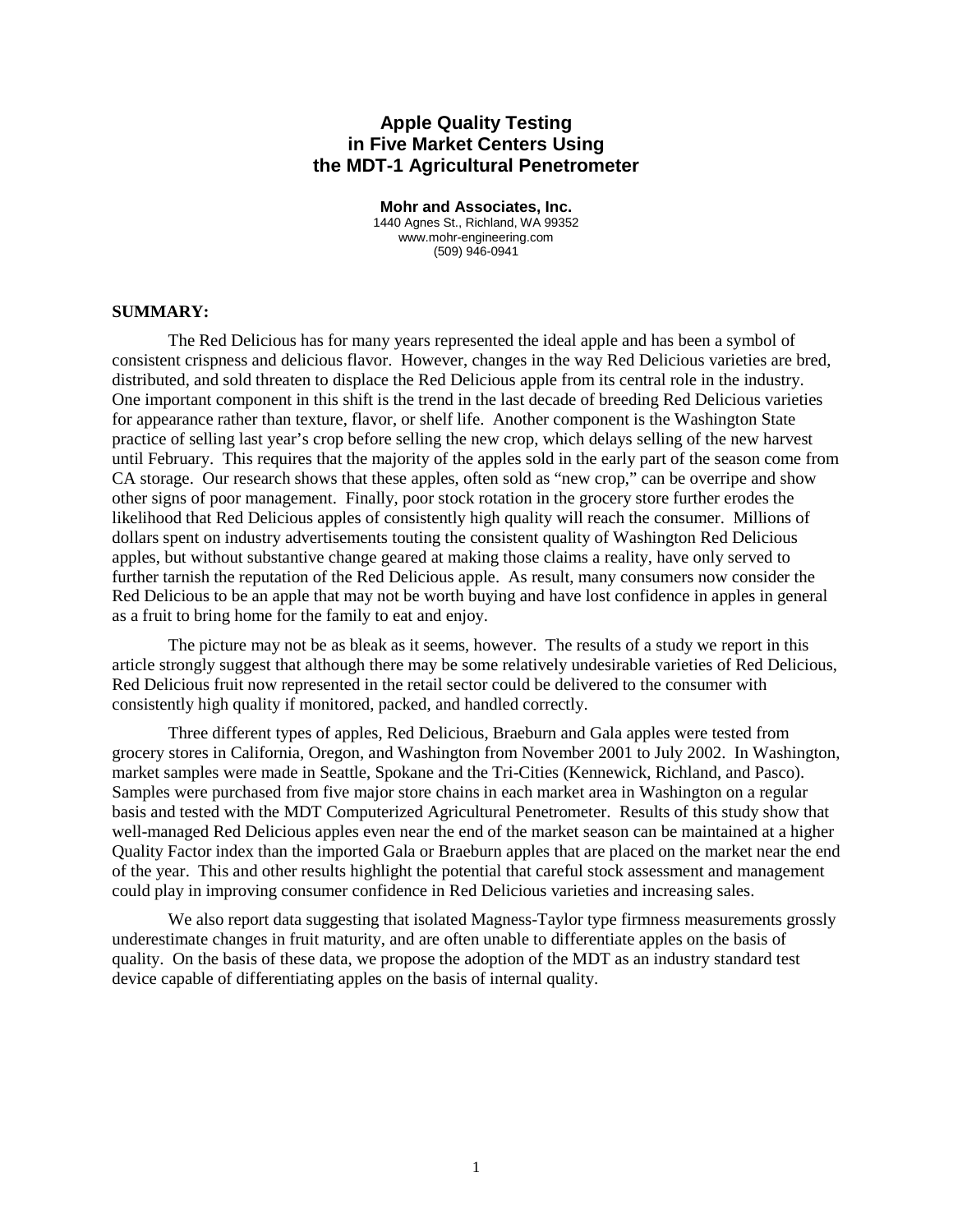## **INTRODUCTION:**

The Red Delicious has for many years represented the ideal apple; it has been a symbol of consistent crispness and delicious flavor. However, changes in the way Red Delicious varieties are bred, distributed, and sold have led to inconsistent retail quality and threaten to displace the Red Delicious apple from its central role in the industry. One important component in this shift is the trend in the last decade of developing Red Delicious varieties for appearance rather than texture, flavor, or shelf life. Another component is the practice in Washington state of selling last year's crop before selling the new crop, which delays selling of the new harvest until February. This requires that the majority of the apples sold in the early part of the season come from CA storage. Our research shows that these held-over apples, often sold as "new crop," can be overripe and of unacceptable quality. Finally, poor stock rotation in the grocery store further erodes the likelihood that Red Delicious apples of consistently high quality will reach the consumer.

Millions of dollars spent on industry advertisements touting the consistent quality of Washington Red Delicious apples, but without substantive change geared at making those claims a reality, have only served to further tarnish the reputation of the Red Delicious apple. As result, many consumers now consider the Red Delicious to be an apple that may not be worth buying.

The picture may not be as bleak as it seems, however. Here we report the results of a study which strongly suggests that although there may be some relatively undesirable varieties of Red Delicious, Red Delicious fruit now represented in the retail sector could be delivered to the consumer with consistently high quality if assessed, packed, and handled correctly.

Three different types of apples, Red Delicious, Braeburn and Gala apples were tested from grocery stores in California, Oregon, and Washington over the period of November, 2001 to July, 2002. In Washington State, market samples were made in Seattle, Spokane and the Tri-Cities (Kennewick, Richland, and Pasco). Samples were purchased from five major store chains in each market area in Washington on a regular basis and tested with the MDT fruit tester. Results of this study show that wellmanaged Red Delicious apples even near the end of the market season can be maintained at a higher Quality Factor index than the imported Gala or Braeburn apples that are placed on the market near the end of the year. This and other results highlight the potential that careful stock assessment and management could play in improving consumer confidence in Red Delicious varieties and increasing sales.

In this article, we summarize the study and report data suggesting that Red Delicious varieties, when managed in a consistent fashion, have the potential to reach the consumer with consistently high quality. The results of the study show that Braeburns, Galas and Red Delicious are all susceptible to poor handling practices and poor quality fruit of all varieties can be found on most grocery store shelves. We also present evidence that measurement of internal fruit quality with a device such as the MDT-1 can play an important role in accurate apple maturity assessment.

## **The MDT-1 Computerized Agricultural Penetrometer:**

The instrument used in this study differs from industry standard firmness testers in several regards. The MDT-1 measures the firmness from the surface of an apple to its core during a constant rate test. Measurement of internal fruit pressure is important because external fruit pressure measured by standard firmness testers often has poor correlation to internal fruit structure. Constant rate testing allows tests to be precise and repeatable. Each test also includes a measure of the high-frequency tearing characteristics (or crispness) of the fruit material and the creep deformation of the fruit under constant pressure. The MDT-1 determines each of these important characteristics from approximately 5,000 firmness and displacement measurements. The purpose of each test is to provide a quantitative measure of those characteristics consumer experiences when he or she bites into an apple.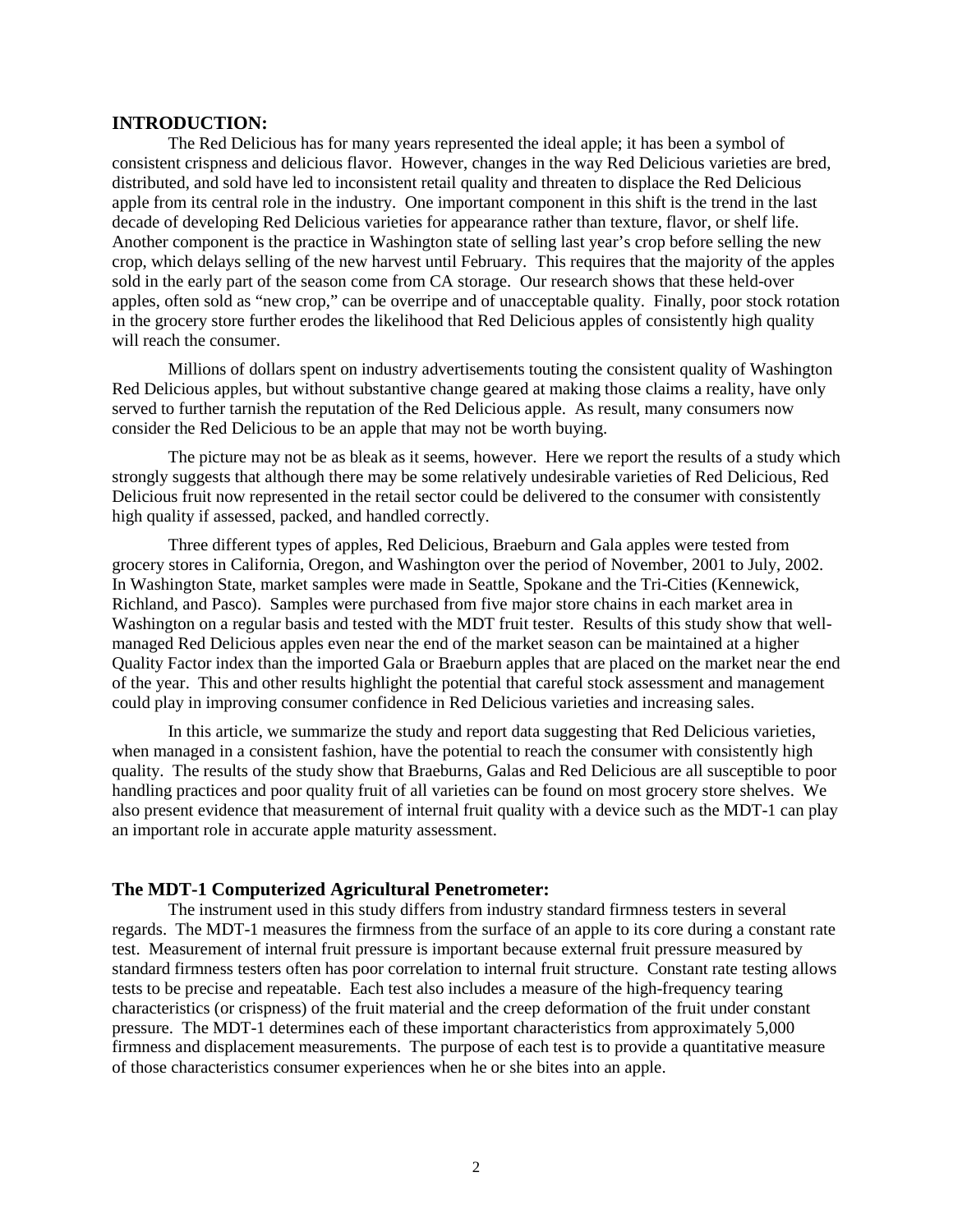Figure 1 shows the cross section of an apple and the R1, R2 and R3 regions. R1 extends inward from the outer surface to a depth of 0.32 inches. This is the standard Magness-Taylor firmness measurement depth that is used by most mechanical and electronic firmness measurement tools that are currently available.

Region 2 (R2) runs from the boundary of R1 to a depth proportional to the radius of the fruit (0.6 for apples). The MDT computes the R2 boundary once it identifies the surface of the fruit and is able to computes the diameter. R3 is the core-region and runs from R2 to the center of the fruit.

Texture and quality information gathered by the MDT-1 is best represented quantitatively by the Quality Factor (QF), a weighted sum of the results of the rigorous materials test routines discussed above. The QF is scaled between 0, representing Washington State Apple Commission minimum shipping requirements, and 100, representing the Apple Maturity Program's optimum picking guidelines. Currently, these values are based on Red Delicious varieties. In terms of consumer acceptability, QF values above 50 represent good apples. Consumer acceptability diminishes rapidly below QF values of



**Figure 1 The MDT model of an apple showing R1, R2, and R3.** 

20. QF values below 0 represent very poor quality apples that in general would not be acceptable to most consumers. The QF is discussed in detail below.

# **Basic Concepts of The Quality Factor (QF):**

The basic concept underlying the development of the QF is that the majority of the edible portion of the fruit should be included in any assessment of fruit maturity. Further, to make the measurement reliable and consistently accurate, the results of several independent types of tests should be combined. By comparison, the industry-standard Magness-Taylor style penetrometer measures only the maximum force in the outer 0.32 inches of a fruit. The Mohr Digi-Test unit considers the following items as part of the QF determination:

**M1 = Maximum force** in region R1, defined by the region of the apple from the surface to 0.32 inches depth. This test is done at a computer-controlled constant velocity.

**C0 = Creep deformation** is obtained through application of a constant force and movement of the plunger to keep the force constant as the apple material relaxes. The C0 measurement is made when the plunger first reaches a depth of R1. At this depth, the computer control switches from constant velocity testing to a constant load mode of operation, targets a constant plunger force specified in software, and maintains that load for the period of time specified in software. This is usually 0.5 seconds to a maximum of 2.5 seconds with a force of 10 pounds for apples. As the apple starts to age and break down due to the maturation process the C0 deformation will increase significantly.

**A2 = Average Firmness in Region 2**. After the creep test period is completed, the test is resumed with the same constant velocity trajectory used for the initial part of the test. The force readings obtained from moving the plunger from R1 to R2 are averaged and the average firmness in region 2 is used as one of the parameters to characterize the fruit quality. In a fresh apple A2 will be several pounds higher than M1.

**E2 = Average of the Last 20 Firmness Readings in Region 2**. The value of E2 in a crisp apple will be greater than both M1 and A2. As the maturation process of the fruit continues, the values of A2 and E2 drop significantly. The E2 measurement is made over the last 0.01907 inches of plunger travel, starting with 200 raw samples taken at 5000 Hz over 0.040 sec then downsampled to 20 readings. The plunger velocity is currently 0.4768 inches/sec.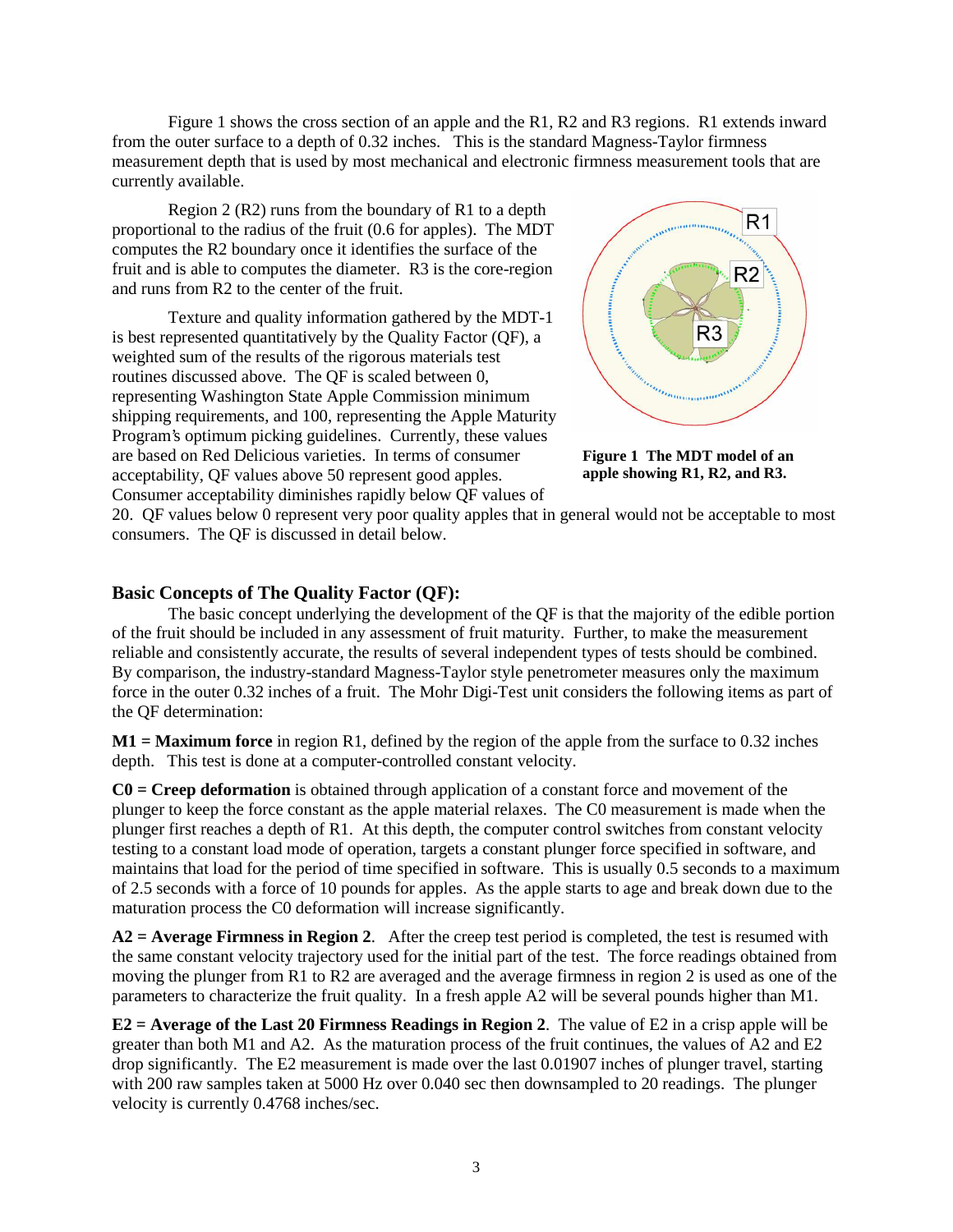**CN = Crispness Measurement**. The crispness measurement is made in the mid-region of the fruit during the constant velocity portion of the test as the plunger moves between R1 and R2. It is based on the 5000 Hz sampled force data that is treated to allow the Fourier Transform of the deviation from a least-squares cubic spline calculated as the best fit of the force data. This relatively high frequency change in force transmitted to the load cell by the plunger as it passes through the mid-region of the fruit is a good measure of the fruit crispness, or tearing characteristics. This measurement is in essence a quantification of the crunch that would be obtained when biting the fruit.

**QF = Quality Factor**. The five individual terms listed above are combined into a single term called the QF or quality factor. Relationships have been developed for each term based on test data from fresh fruit at the time of picking as defined by the Apple Maturity Program Handbook picking guidelines for starch, dissolved solids, and firmness in R1. The method for developing the QF is as follows. The apples from the database used for development that fit the criteria are sorted; those with the highest readings are given a scale value of 100 for each of the measurement categories. The value of zero is determined by recording the lowest values for each of the five terms that are found by apples that are nearing unacceptable maturity levels and which have poor texture. Linear correlations have been developed for each of the five terms that allow the measurements from the apple being tested to be converted into individual QF (Scale) terms of 0 to 100. The QF (Scale) terms are summed for the five values and averaged to give the overall Quality Factor (QF).

## **Typical Force and Displacement Plots For Red Delicious Apples:**

Figure 2 shows a typical force versus displacement plot obtained by the unit for a plunger trajectory going from the surface to the center of the fruit. This figure shows constant velocity testing in

R1, a creep test at the R1-R2 boundary, the resumption of constant velocity testing in R2, an additional creep test at the R2-R3 boundary, and finally the constant velocity test of R3 to the core of the fruit. The red line at the top of the plot represents the plunger movement during the creep test.

In this case the creep (C0) is about 0.008 inches for 2.5 seconds at the R1 boundary. The test time is shown on the top axis for time and the right hand axis for creep plunger movement. As the plunger continued testing to the center of the fruit, it encountered a soft seed pocket and the plunger force dropped to 10.5 lbs. The red dot shows the maximum force M1 in R1. The horizontal line is the average force in R2. There is a red dot in region 2 showing the maximum force in R2 and then the final red dot in R3 showing the maximum force in that region. The horizontal line in R3 shows the average firmness in that region.



**Figure 2. Graphic display of an apple with Quality Factor of 87.5 showing the Force P in (lbs) as a function of plunger depth D. The different colors are for forces in region R1, R2 and R3. The creep deflection C0 is also shown in red at the top of the figure for a 2.5 sec. creep test between R1 and R2.**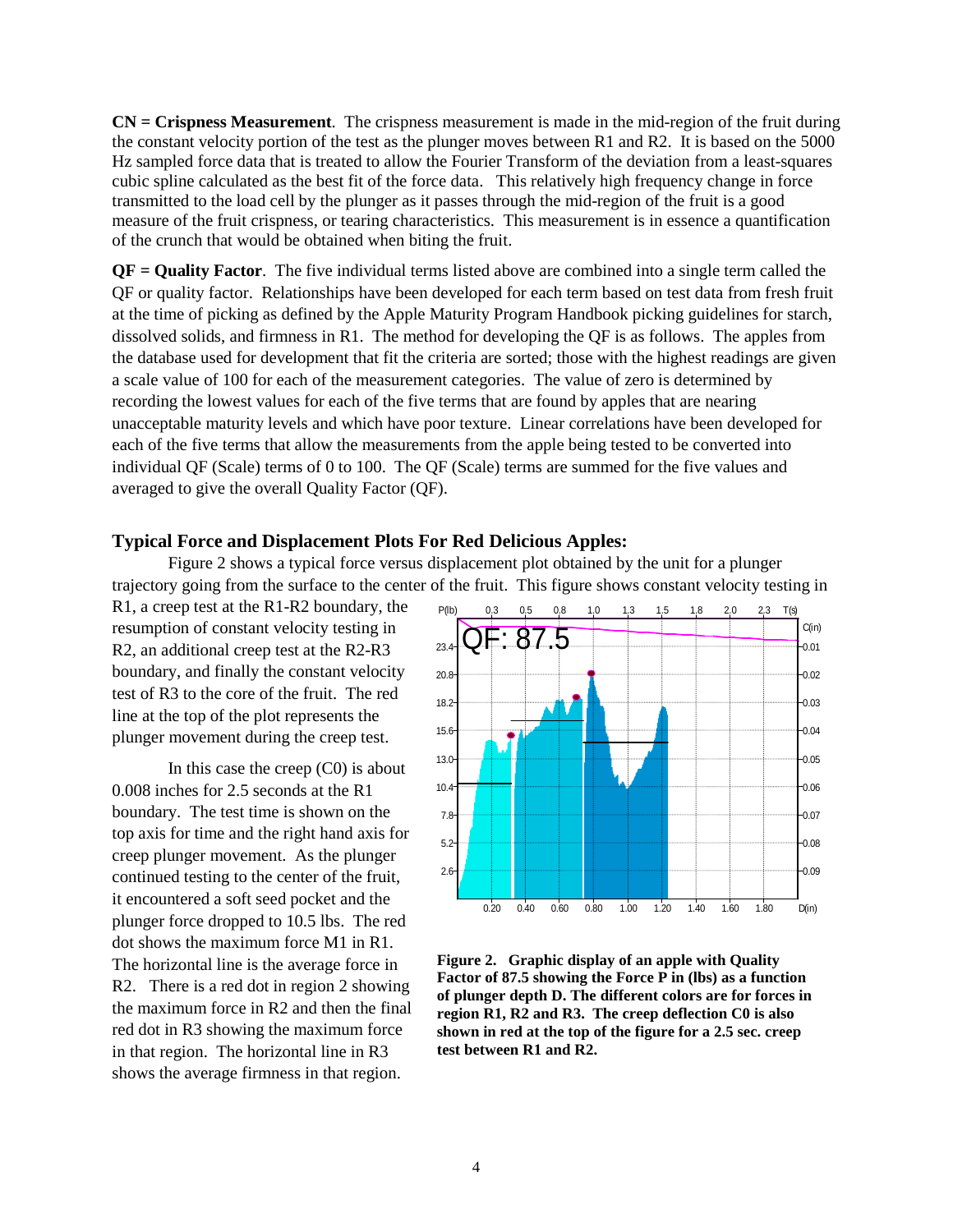There is a second creep test shown in Figure 2. The plunger movement during the second creep test (C1) is zero and as such does not show on the plot. Encountering a zero creep deformation was found to be the typical case and as a result the second creep tests was eventually taken out of the test protocol. The problems of hitting a seed pocket in the R3 region is shown by large dip in the force. The test trajectory that is currently used stops at the R2 boundary and does not go into the center of the fruit.



**Figure 3. Red Delicious test results showing an apple with low firmness on the inside and low crispness. The data display on the right shows the test results from the MDT-1 software. There are four number 5 tests indicating that four tests were made on each side of the same apple. The results are from the first test on one side of apple No. 5.**

 Figures 3 and 4 shows the comparison of tests from two apples both having an M1 value of approximately 13.3 pounds. M1 is equivalent to the industry-standard Magness-Taylor penetrometer firmness measurement. The textures of the two fruits are completely different, which becomes apparent when the interior of the fruit is examined and the measured values are compared. The QF of 80.9 for the good apple and 2.6 for the poor apple provide a very good indication of how the two apples taste. The apple with QF of 80.9 was found to be a crisp, firm apple. The apple with a QF of 2.6 was found to be an undesirably ripe apple with poor texture, although would still probably be barely acceptable to most consumers. It is apparent that a Magness-Taylor firmness test would have had no power to distinguish between these two apples.

# **Comparison of Red Delicious Apple Condition Over Time:**

The following figures document the general change in parameters as the apple continues to mature as a result of the aging process that is usually referenced to the time of picking. If picking is delayed or sun exposure is greater on one side, differences in maturity can greatly affect the quality of the apple that finally reaches the consumer. The examples found in this article were selected from apples obtained either from grocery stores or from packinghouses as part of an apple quality study. Samples were taken at the time of picking, at multiple stages of CA storage, and finally following 14 months or more of CA storage and retail distribution.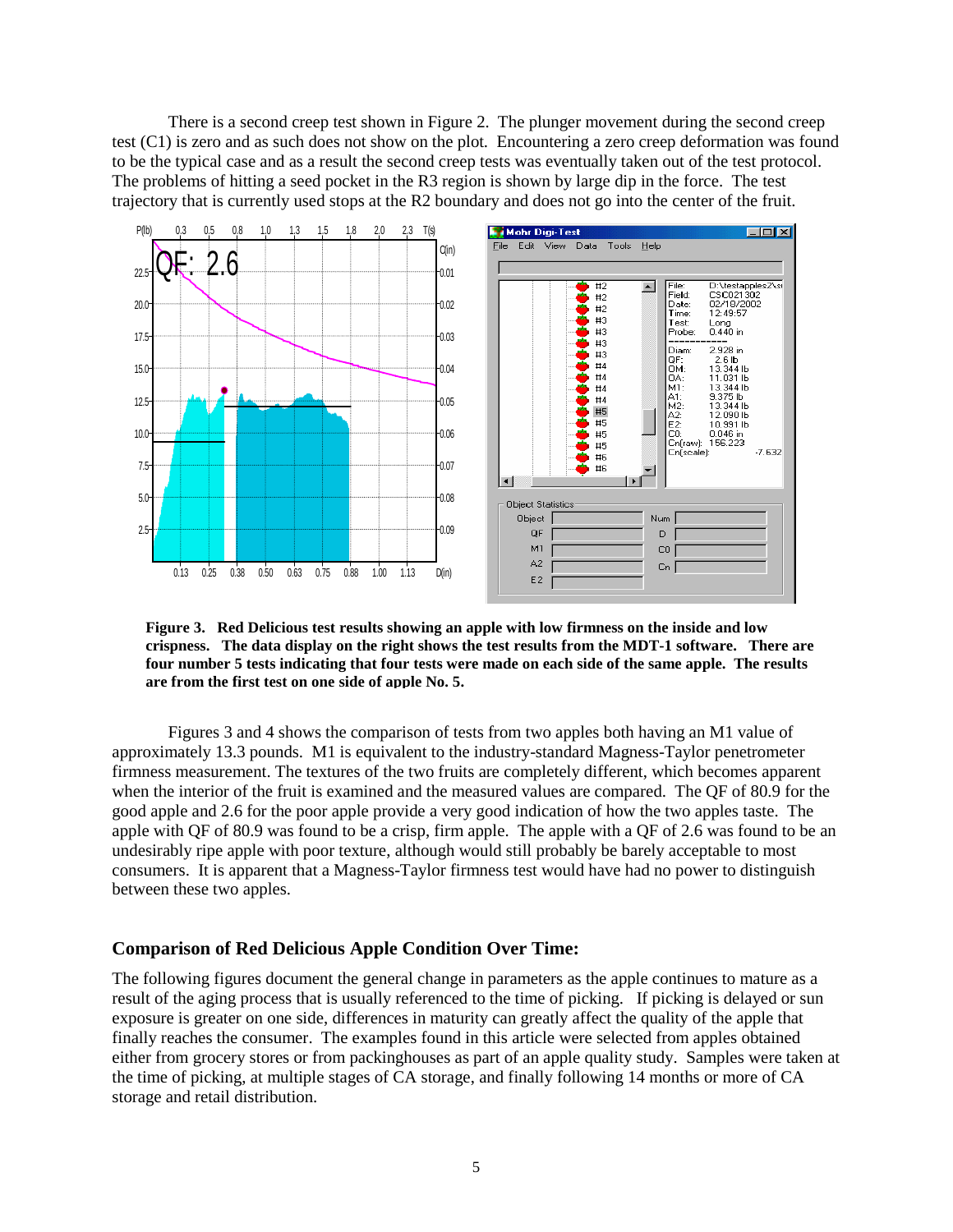

**Figure 4. Test results for a good Red Delicious apple with good internal firmness and a very high crispness index. The data display on the right shows the test results from the MDT-1 software. The test number shows that three (3) all appear with the same number 1 indicating that three tests were made around the same apple. The results shown in this figure are from a test on one side of apple no.1. Creep deformation (C0) was in the medium range of 0.019 inches. The crispness number CN was very high and M1, used by the industry as the standard, is 13.375 pounds. The test date was 03/04/2002.**

Figure 5 shows a typical force profile from a fresh picked Red Delicious apple. It can be seen that R3 was included in the test sequence, similar to Figure 2 . (Later tests do not include R3 data.). The QF number is computed in the same way for all of the test samples that are shown, regardless of the inclusion of R3.

The apple shown in Figure 5 has a QF of 122. This is an excellent apple. The raw crispness index (CN) is 333.46 and the QF scale factor for crispness is 146. The creep value is 0.000 inches and the M1 value is 18.414 lbs. All of these numbers indicate that this is a very good apple. It was tested on October 1, 1998, and had been picked and packed perhaps a week earlier. Figures 6 through 11 show the results of other tests not inclusive of R3. The data that are shown are characteristic of the firmness, crispness, and general texture found in the general population of apples that were tested. There is of course tremendous variability with individual tests. The variation around the apple from one side to the other as indicated by the test results from the four quadrants can be significant. We have performed a study of our test results as a function of circumferential variation in QF, the results of which will be discussed in a later paragraph.

 One important thing to notice is that the various components of the QF change at different times in the maturation process. Figures 6 through 11 summarize the change in parameters associated with going from apples of QF 118 to a QF of -55.8. In terms of taste, the apple with a QF of 118 is crisp with a pleasing texture. In contrast, an apple with a QF of -55 is overripe with no measurable crispness, and has undesirable texture.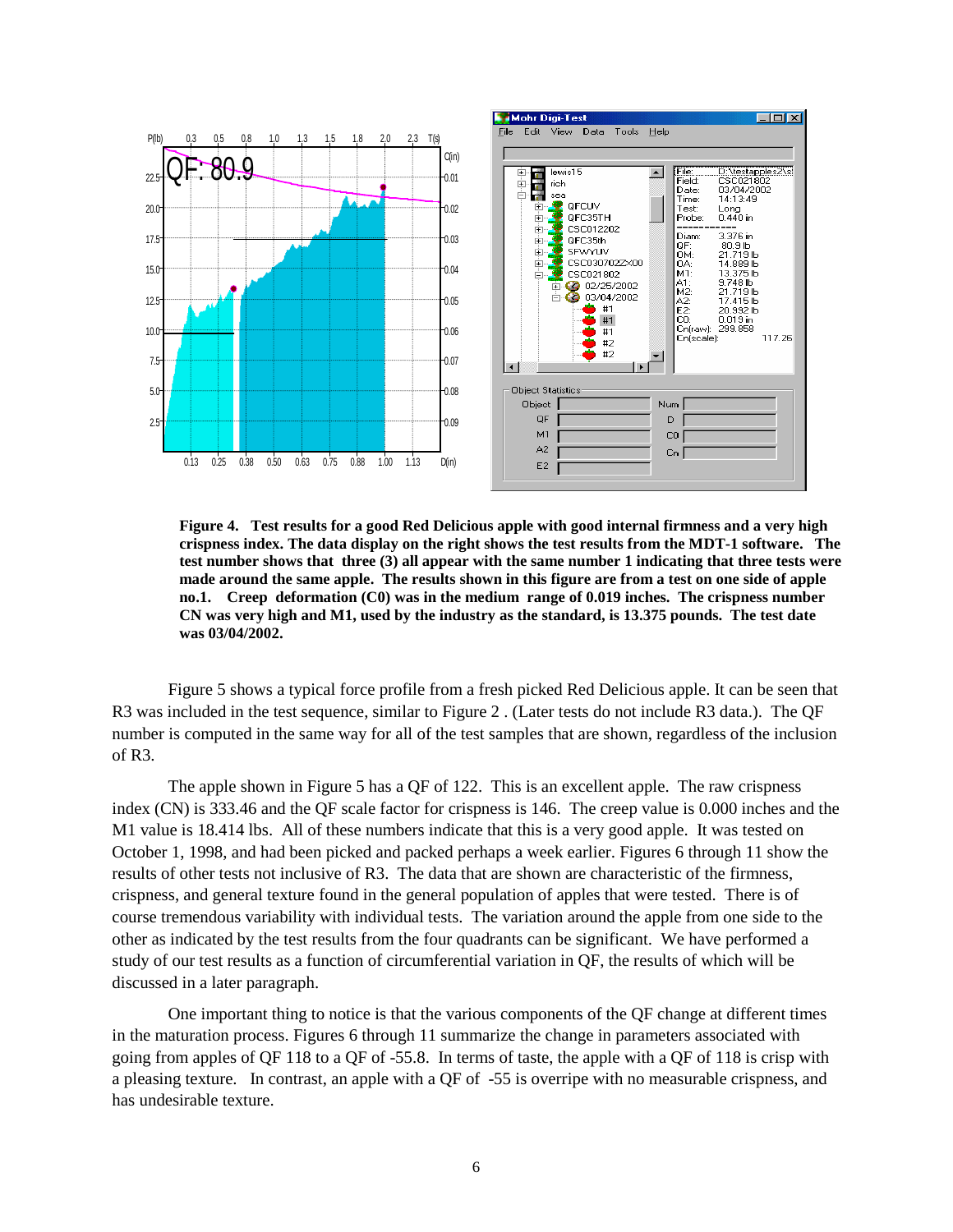

**Figure 5. A typical firmness test profile for a crisp Red Delicious apple tested within a few days of picking time. ( October 1, 1998) Note the test protocol for testing to the center of the apple was being used for this test. The Crispness index was very high, the creep was 0.000 and the force versus position curve showed a steady increase going to the center of the apple. This is an ideal apple firmness profile** 



**Figure 6. Plots and data for one of the best Red Delicious that has been tested taken from CA storage. The crispness index is high, the creep deformation is low and the firmness numbers are all very good. This is an example of a very good apple that would fall in the top 1 percentile of the apples tested. It was tested on 1/25/02 showing that wonderful tasting apples were available for market at that time.**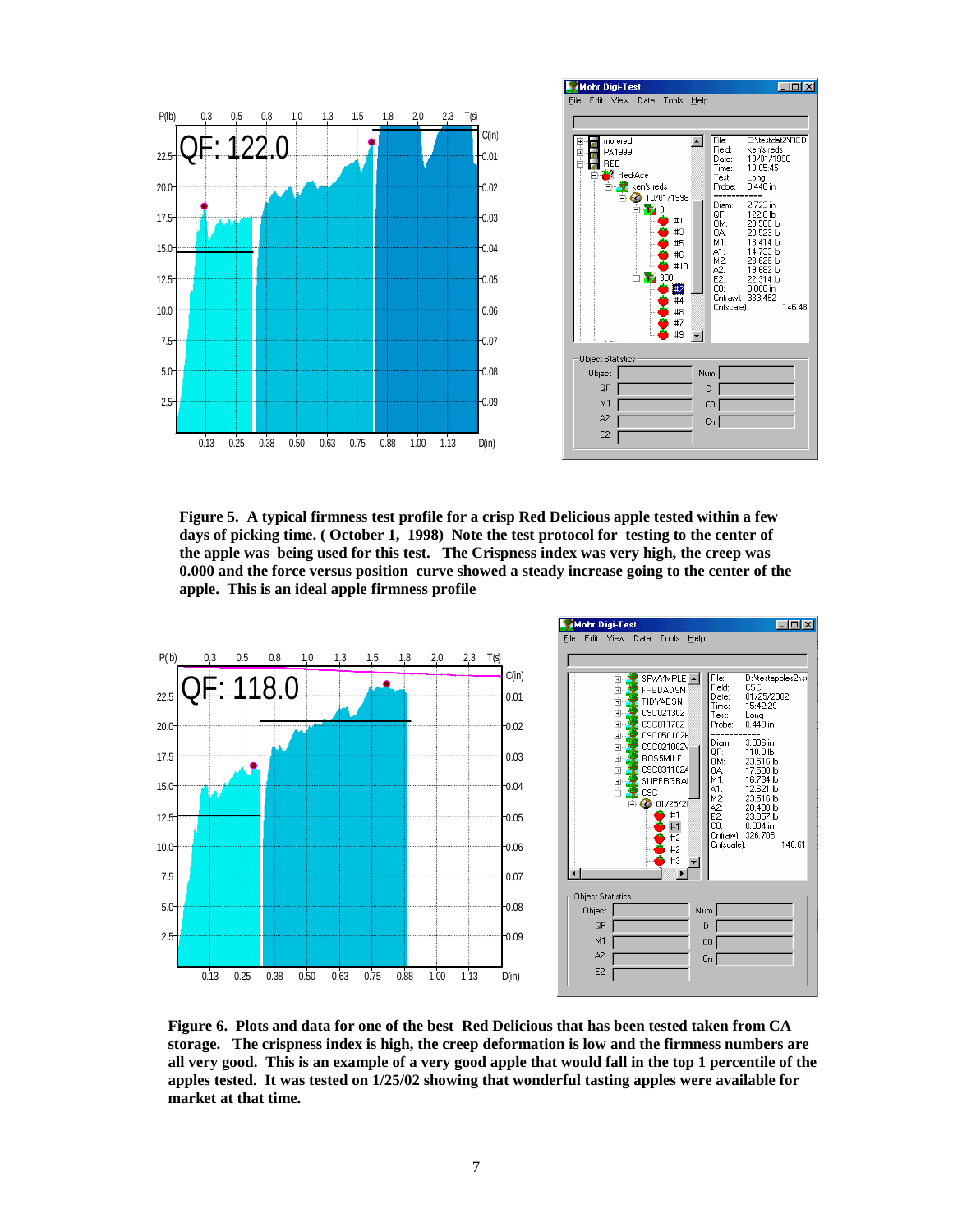

**Figure 7. Red Delicious apple tested on 1/25/02 taken from CA storage as part of the 2001 crop. This range of quality is typical of many fresh picked apples.** 



**Figure 8. Red Delicious apple tested on 2/25/02 taken from CA storage as part of the 2001 crop year. This apple is starting to show signs of breaking down, the firmness readings are coming down and the creep deformation C0 is increasing accompanied by a significant drop in CN.**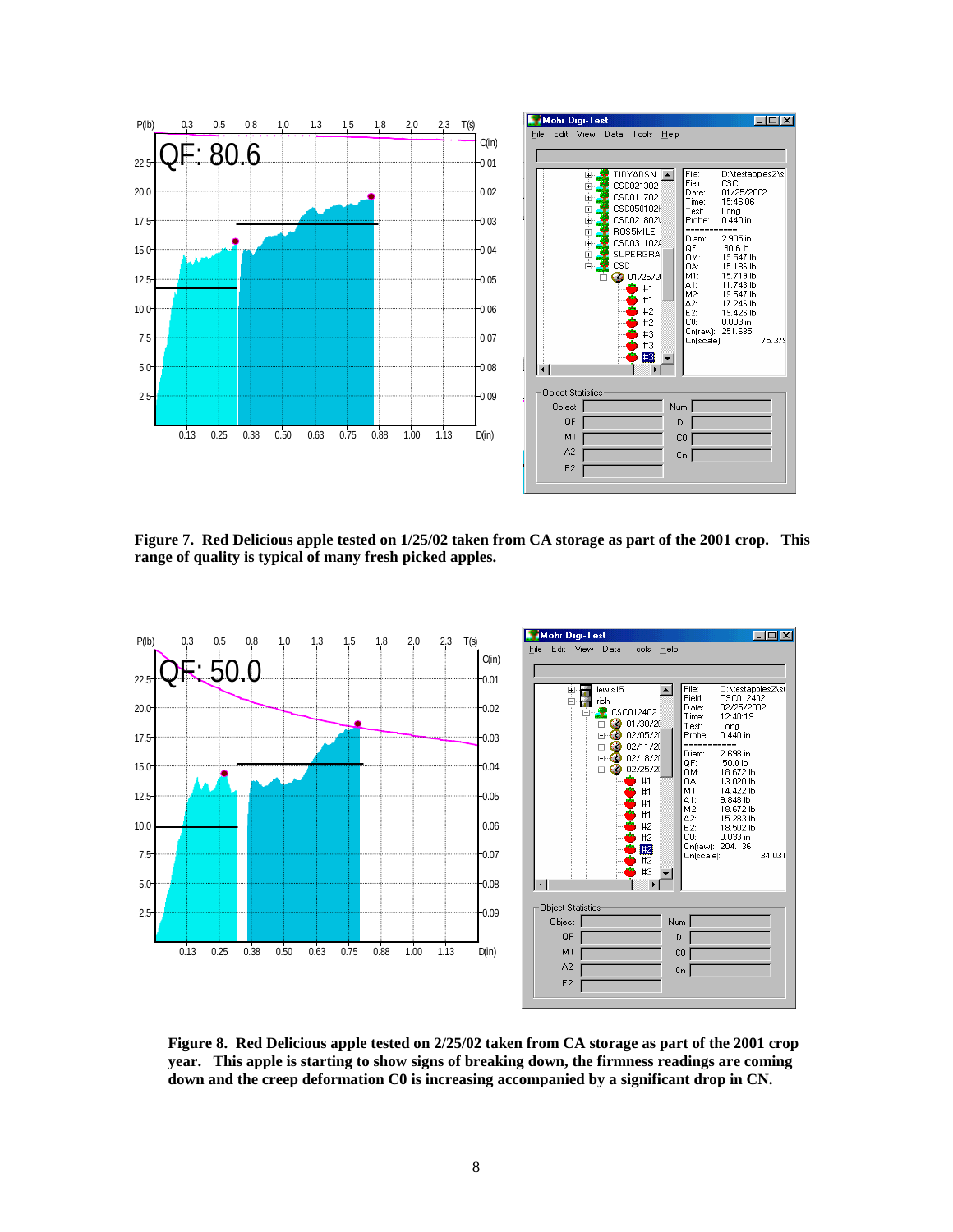

**Figure 9. Red Delicious apple tested 2/25/02 which shows a significant reduction in texture properties. There is a significant reduction in crispness and a very significant increase in creep deformation (C0). The QF reading of 9.3 puts this apple very close to the limit of acceptable taste and texture.**



**Figure 10. Red Delicious apple tested 1/25/02 showing very poor quality. This apple is most certainly a hold over from the 2000 crop that has been in CA storage. Creep number (CO) has hit the maximum and was terminated by software limits. The crispness term is very low and the firmness numbers are very low. It would be a very soft and mushy apple and not good to eat.**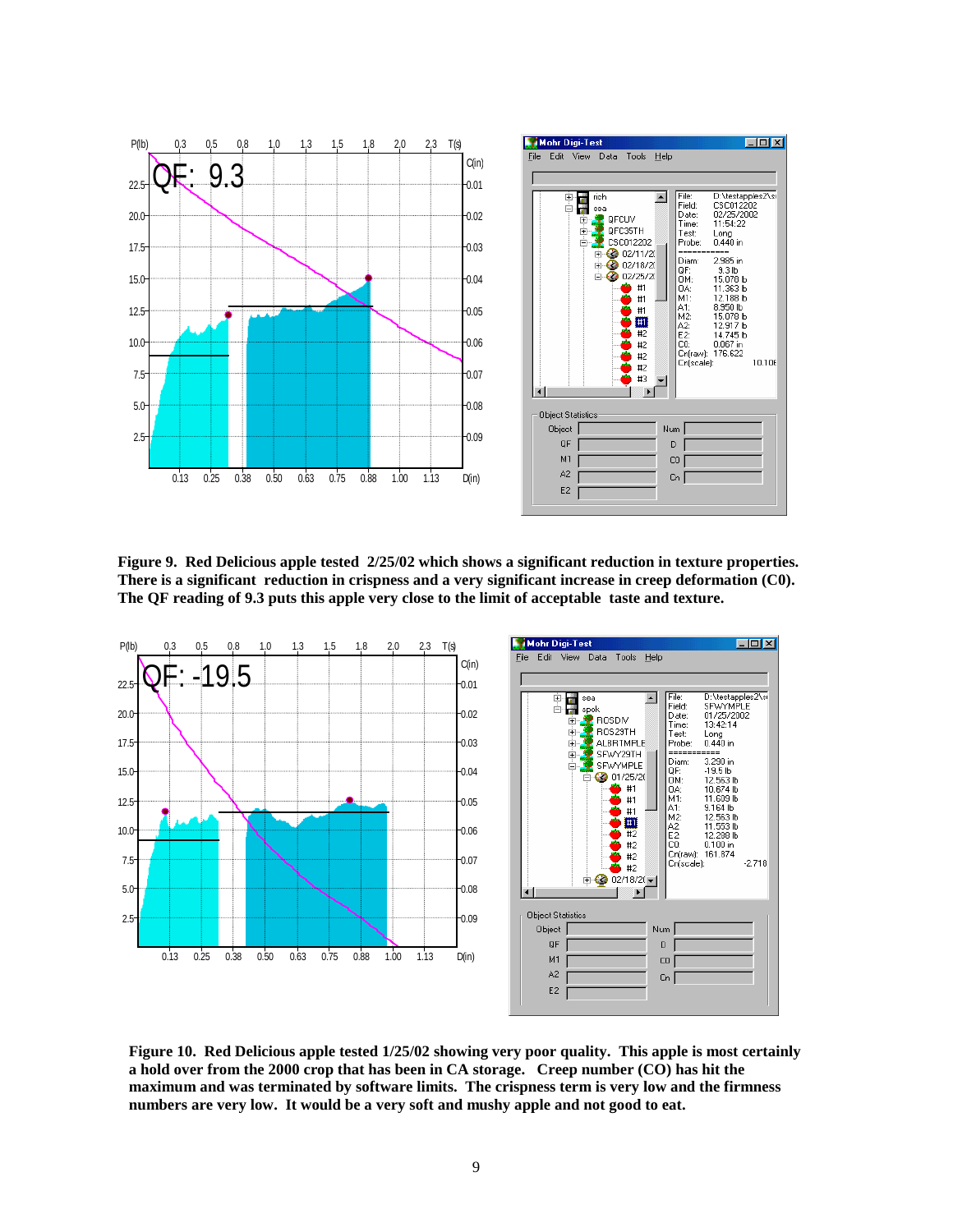

**Figure 11. Red Delicious apple tested 12/31/01. This apple is from the 2000 crop year. It has no crispness, a very soft internal firmness and the creep deformation was limited by software at 0.1 inch of deformation. This apple would be very soft and mushy and bad tasting.** 

Table 1 summarizes the test data that is identified in the Figure 5 through Figure11. It is very interesting to compare the change in QF with the change in C0 the creep index term and CN the crispness index term.

### **TABLE 1**

| QF                                             | $M1$ (lbs) | $A2$ (lbs) | $E2$ (lbs) | $C0$ (in) Creep   | CN          |
|------------------------------------------------|------------|------------|------------|-------------------|-------------|
|                                                |            |            |            |                   | (Crispness) |
| 122                                            | 18.4       | 19.68      | 22.31      | 0.000             | 333.46      |
| 118                                            | 16.73      | 20.40      | 23.05      | 0.004             | 326.7       |
| 80.6                                           | 15.71      | 17.24      | 19.4       | 0.003             | 251.69      |
| 50                                             | 14.42      | 15.28      | 18.5       | 0.033             | 204.13      |
| 9.3                                            | 12.18      | 12.91      | 14.74      | 0.067             | 176.62      |
| $-19.5*$                                       | 11.6       | 11.5       | 12.28      | $0.100 + (limit)$ | 161.8       |
| $-55.8*$                                       | 10.00      | 8.736      | 9.56       | $0.100 + (limit)$ | 131.8       |
| * Fruit from 2000 crop year held in CA storage |            |            |            |                   |             |

## **Relationship of Individual QF Terms During Maturation Process**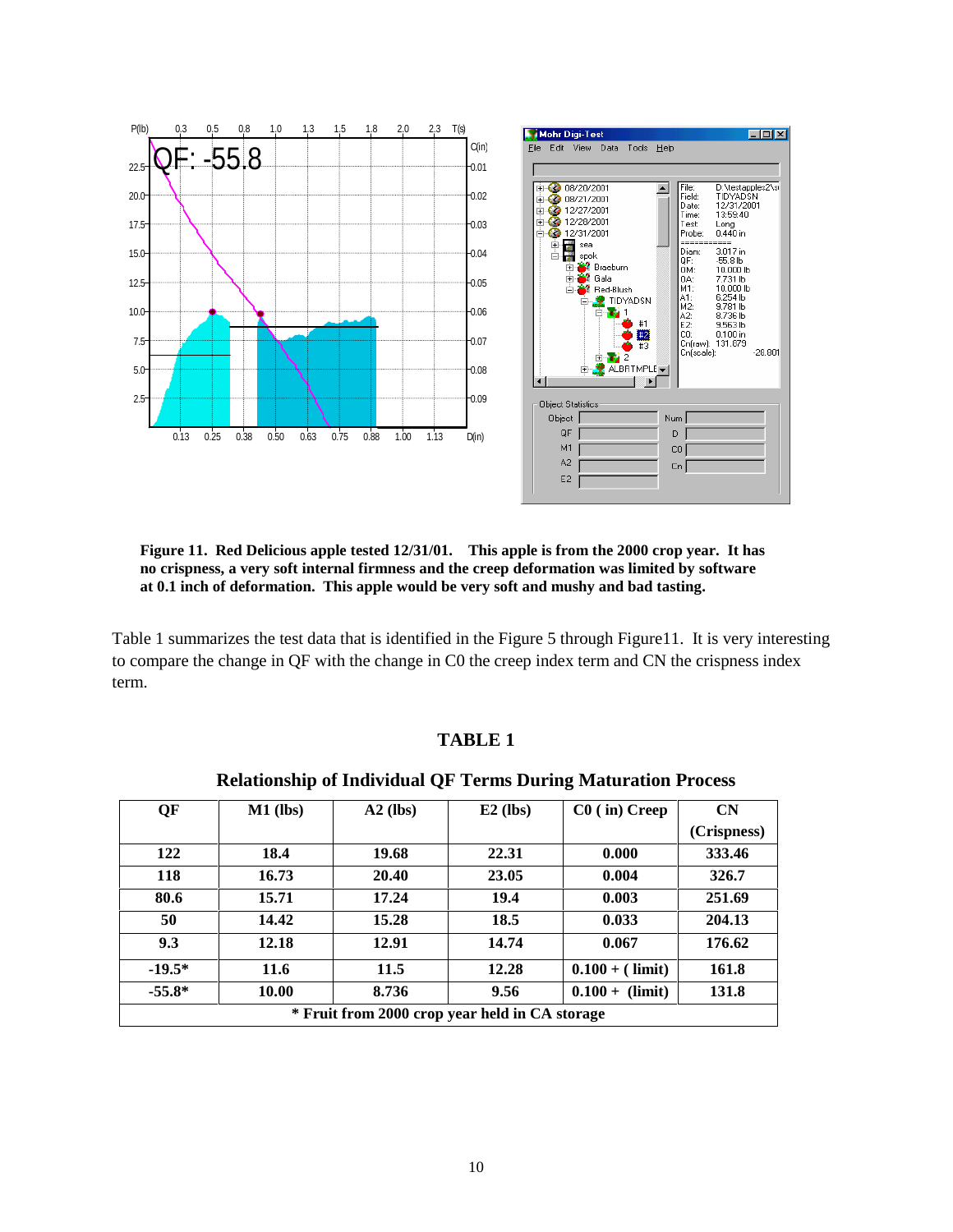# **STUDY OBJECTIVES:**

This study had several objectives, the first of which was to carefully examine the quality of Red Delicious apples available to the consumer over time. We were particularly interested in the consistency of retail quality, both overall and between store chains. Further, we decided to make our examinations on the basis of percentile, so that it would be apparent what the general quality distribution was. Here we present evidence that Red Delicious consumer quality shows significant inconsistency, with discrete periods during which the majority of fruit is of poor quality. Percentile distributions, however, suggest that the highest quality Red Delicious apples are maintained at a consistently high level of quality throughout most of the year.

Comparison of newer varieties of apples such as Gala and Braeburn with Red Delicious in terms of consumer fruit quality was a second study objective. This was an important objective, because data showing inconsistent retail quality in more robust varieties such as Gala and Braeburn would strengthen the claim that a significant degree of blame rests with post-harvest handling methods rather than variety alone. If such were the case, more stringent post-harvest and retail handling guidelines could protect the large grower investment in Red Delicious varieties. We present data from this study showing that Gala and Braeburn apples do, in fact, suffer from inconsistent retail quality similar in fashion to Red Delicious apples.

A third study objective was to gather information on how well individual store chains are able to maintain fruit quality. It has been hypothesized that different retail chains consistently place differing amounts emphasis on preserving fruit quality prior to sale. We report data showing that this widely held view is in fact true, suggesting that part of the industry problem could be solved by adoption of more robust industry standard fruit handling guidelines, particularly if such guidelines included retail fruit handling practices.

A final objective of this study was to provide a comparison between simple external fruit pressure measurement (represented by the MDT-1 M1 value), such as that gathered by current firmness testing devices, and the rigorous materials test carried out by the MDT-1. Previous testing by Mohr and Associates has provided strong evidence that external fruit pressure alone can be a poor predictor of internal fruit quality, and that multiple measures of internal fruit structure are necessary for accurate and reliable maturity assessment. This study provides further evidence suggesting that industry adoption of the MDT-1 as a standard fruit maturity tool could help improve consumer apple quality, improve consumer confidence, and improve sales.

#### **MATERIALS AND METHODS:**

Tests were performed during the period from 11/29/01 to 6/24/02. Each apple was picked at random from the display stand at its respective store; most were tested within 0-3 hours of purchase. All tests were performed in four positions on each apple with skin removed. Red Delicious, Gala and Braeburn varieties were tested whenever possible. Starting in mid-May 2002, Gala and Braeburn imports from New Zealand and Chile were included in the test program in those stores that stocked them.

All tests performed by the MDT-1 were full tests, with measurement of constant-rate internal and external fruit pressure, creep measurement, and high-frequency crispness measurements. Data was analyzed and stored on the MDT-1 and later transferred to a desktop computer for graphic visualization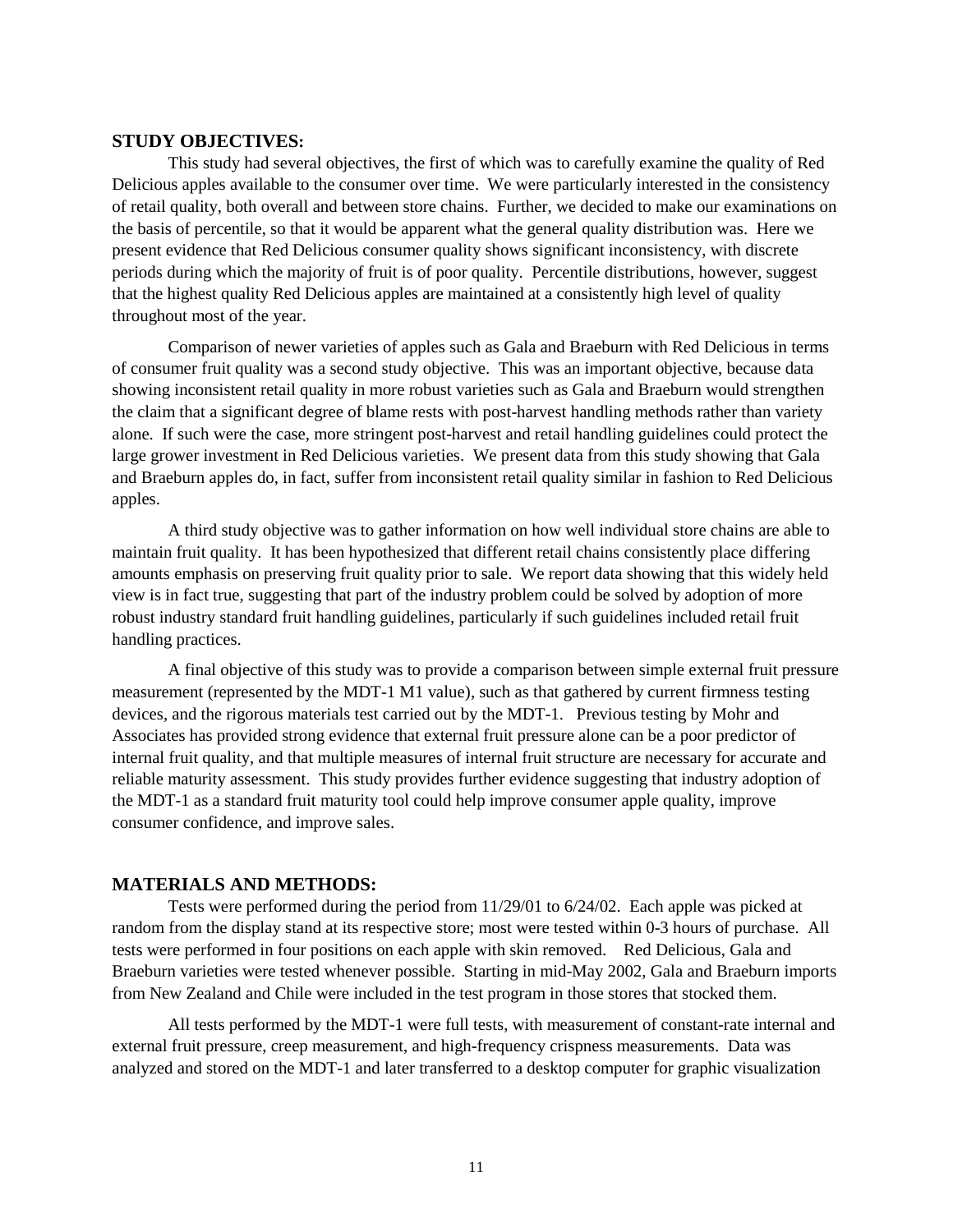and further analysis. The results of the several thousand tests were then sorted and results plotted and are shown in the following figures.

## **RESULTS:**

Figures 12 to 23 summarize testing in California, Oregon and Washington. The first data points shown are from California and Oregon on day 0 (November 29, 2001); day 30 is the first test date which includes Washington apples. The Oregon and California test data represent fresh apples from the current crop year. The Washington test results were from held-over 2000 crop year apples. On the 59 and 60 day point (approximately 2/01/02) the 2001 crop was introduced into the Washington market for Red Delicious. Figure 12 shows a significant increase in QF at the 60-day point for Red Delicious compared with the test samples taken at the 27 and 30-day point from the Washington market.

The test data that are shown in Figures 12 to 17 show the parameters measured by the MDT for the top 33rd percentile for Red Delicious, Gala and Braeburn apples from the tri-state market. It can be seen that Red Delicious apples with QF greater than 50 can still be purchased at the end of the study – more than 200 days after testing began. A QF of 50 for Red Delicious represents a good apple with reasonably good crispness. The dips in the QF curves are the result of introduction of fruit damaged by poor handling practices, poor retail management, or both.

Consistently high-quality Braeburn apples were found in the tri-state markets. Crispness scores for Braeburn apples were much higher than for either Gala or Red Delicious throughout the season as is shown in Figure 15.

Figures 18 and 19 show QF and CN test results for Red Delicious apples at the top  $5<sup>th</sup>$ ,  $33<sup>rd</sup>$ ,  $67<sup>th</sup>$ and 95<sup>th</sup> percentiles as a function of time. The test program was started as indicated below. The data points follow in sequence starting with the first five points in sequence as follows:

- 1) California and Oregon on November 29, 2001
- 2) Richland, Washington on December 29, 2001
- 3) Seattle, Washington
- 4) Richland, Washington
- 5) Spokane, Washington

By the fifth sample period the apples that were being sold in Washington were from the new crop (2001) as opposed to holdovers out of CA storage from the 2000 crop. Holdover 2000 Red Delicious apples remained in Washington stores until mid January 2002. The test results show that a crispness level of 200 and QF over 50 for the Red Delicious was held out as far as July 2002.

Of note is the fact that some variants of the basic Red Chief variety of Red Delicious were found to have desirable texture characteristics down to QF levels of 10 and 20. The texture of these Red Chief variants provide a firm white meat that has good cell structure, relatively low creep deformation (C0) and good crispness (CN). On the other hand, Scarlet Red Delicious were found to have bitter, tough skin and poor texture with green, bitter meat at a QF of 50, even though firmness was acceptable. Varietal differences can clearly make a difference on taste and consumer acceptability. Structural testing should be augmented with other means of evaluating quality within the variety.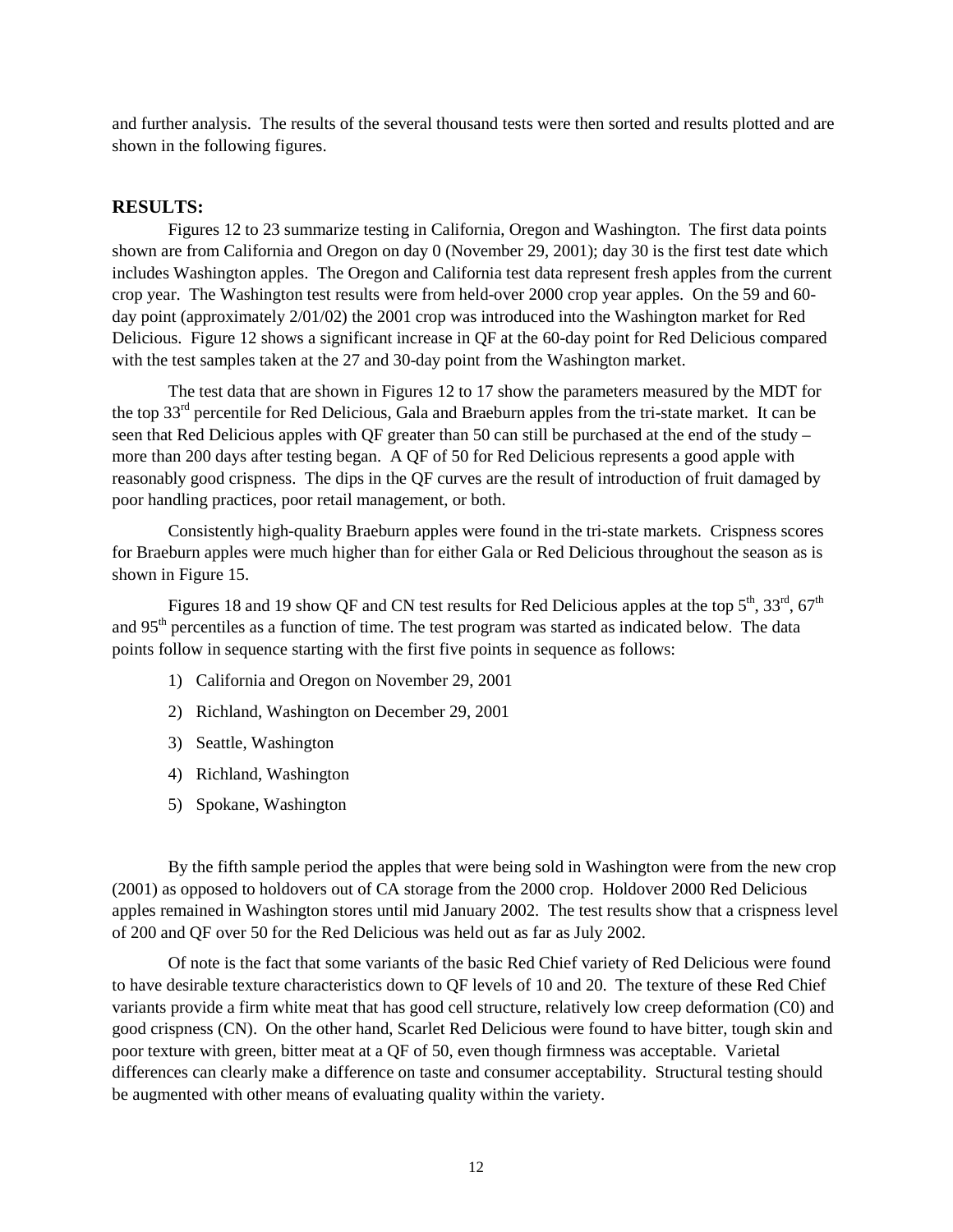Figures 20 and 21 show QF and CN for Gala apples in the  $5<sup>th</sup>$ ,  $33<sup>rd</sup>$ ,  $67<sup>th</sup>$ , and  $95<sup>th</sup>$  percentiles as a function of time. The QF values drop in mid-May, 2002, when the imported Galas reached the retail market. These imported apples are of lower quality than the high-quality Red Delicious available at the same time. The value of the Galas' CN at the 33<sup>rd</sup> percentile also drops at this point. These imported Gala apples are soft with a poor texture, unlike Washington Gala apples that had been tested several weeks prior.

Figures 22 and 23 show test results for QF and CN for Braeburn apples at the top  $5^{th}$ ,  $33^{rd}$ ,  $67^{th}$ , and 95th percentiles as a function of time. The QF and CN values for every percentile range of Braeburns are higher than these ranges for Red Delicious or Gala varieties. The CN values remain in the 300-350 range to the end of the test period. This result is significantly higher than that obtained for either Gala or Red Delicious.

The variation in apple quality around the circumference of the apple can be significant. For a fresh picked Red Delicious near QF 100, the variation will be in the range of  $\pm$  10 or fewer points. By the time the apple has matured to an average QF 50, the circumferential variation in QF can approach  $\pm$  40 points. For apples with average OF of –20 to –50, this variation drops to approximately  $\pm$  5 points. As is well known, the effect of the "sun" side on accelerating the maturation process within the apple is significant. The test data from this study show that for selected samples, individual QF readings on an apple can be as high as 90 on one side and 10 on the other.

Skin strength was another factor that was measured. The MDT was used to measure the apple with the skin removed and then with the skin left on. Skin strength was derived from the difference between the maximum force in R1 generated during the two tests. Gala apples showed a skin strength of 4-7 lbs. Braeburn apples had a somewhat higher range of skin forces, in the 5-8 lb. range. Red Delicious of the Red Chief variety showed skin forces in the 6-9 lb. range, and the Scarlet variety of Red Delicious regularly had skin forces of 13-18 lbs. Apples with higher skin strength are generally less desirable than apples with lower skin strength.

Figures 24 through 28 show the QF (Quality Factor) by percentile for Red Delicious apples by store chain. These figures represent fruit taken from five major store chains in the tri-state area. Note that produce from store chain #5 was sampled in Oregon, Washington, and California. The last sample period reported represents samples take in June from the chain #5 Oregon store. The second to last data point was for samples tested from a store in Richland, WA.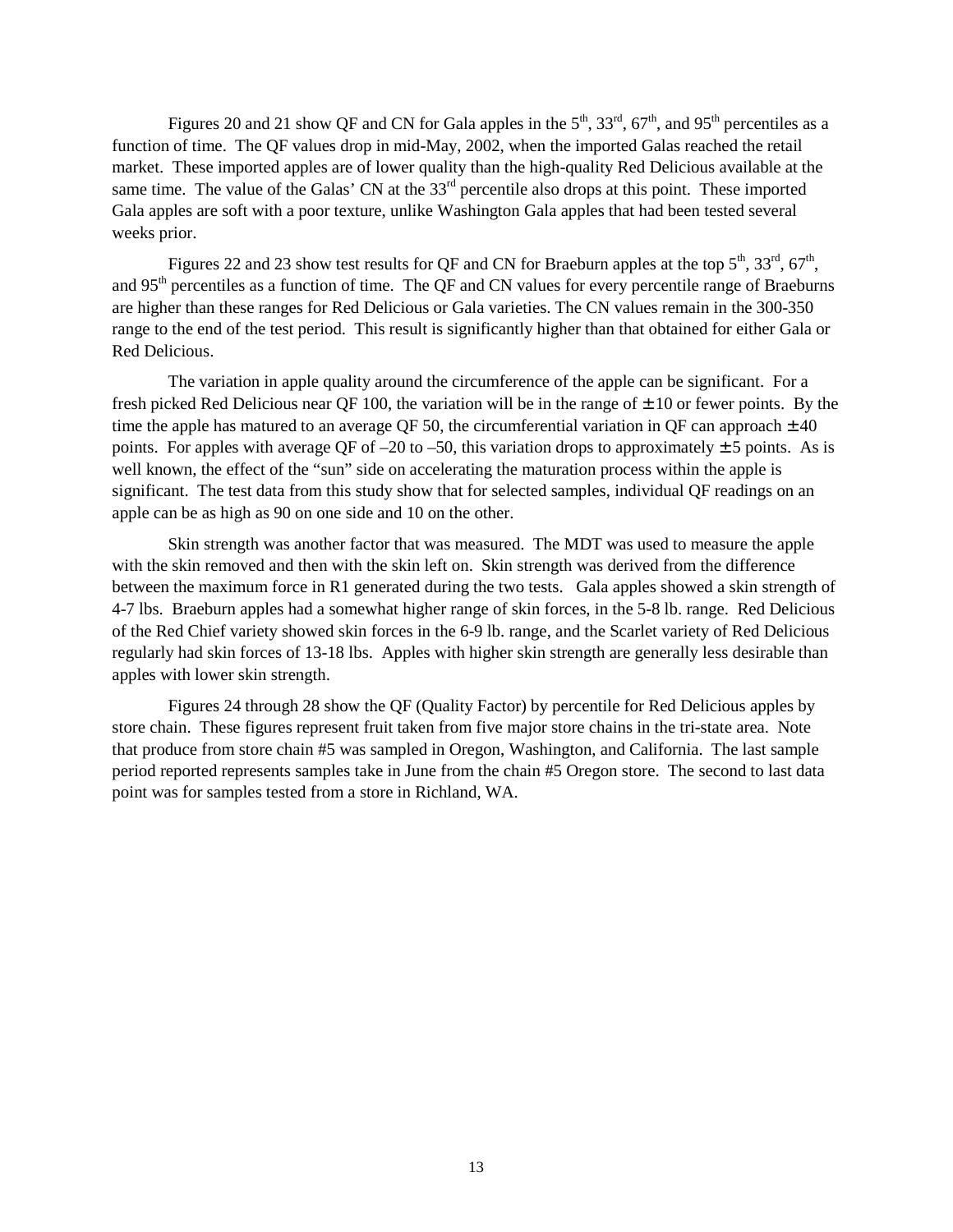**Average QF of the Top 33% from Tri-State Markets**



**Figure 12. Average QF for the top 33% for Red Delicious, Braeburn and Gala apples for test period November 29, 01 to June 24, 02.**



**Figure 14. Average E2 firmness for the top 33% for Red Delicious, Braeburn and Gala apples for test period November 29, 01 to June 24, 02.**

**Average M1 of the Top 33% from Tri-State Markets**



**Figure 13. Average M1 firmness for the top 33% for Red Delicious, Braeburn and Gala apples for test period November 29, 01 to June 24, 02.**



**Average CN of the Top 33% from Tri-State Markets**

**Figure 15. Average CN Crispness for the top 33% for Red Delicious, Braeburn and Gala apples for test period November 29, 01 to June 24, 02.**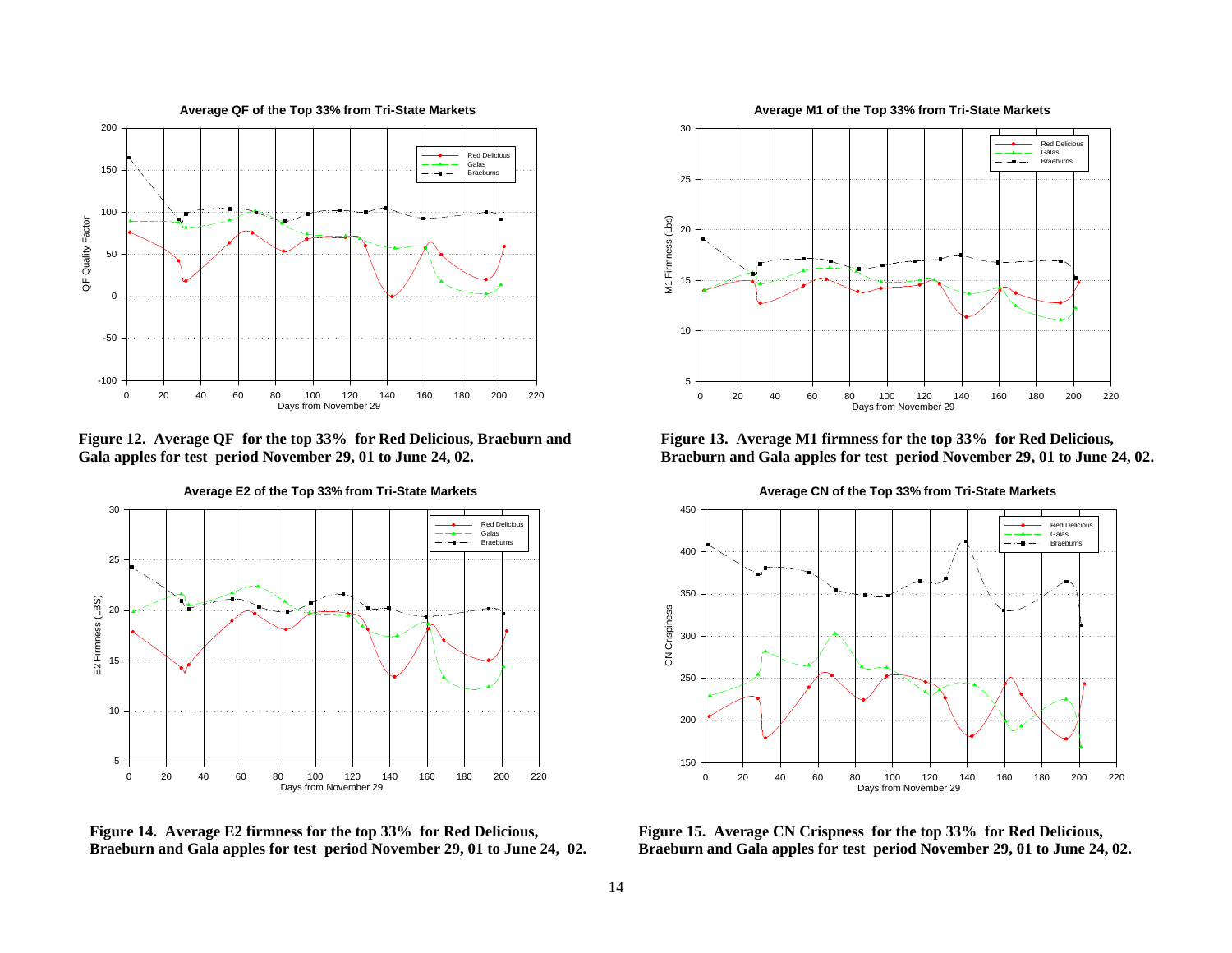

**Figure 16. Average A2 firmness for the top 33% for Red Delicious, Braeburn and Gala apples for test period November 29, 01 to June 24, 02.** 



**Figure 18. QF Quality Factor by percentile for Red Delicious, apples for test period November 29, 01 to June 24, 02.**



**Figure 17. Average C0 creep deformation for the top 33% for Red Delicious, Braeburn and Gala apples for test period November 29, 01 to June 24, 02.** 



**Figure 19. CN crispness index by percentile for Red Delicious for test period November 29, 01 to June 24, 02.**

**QF of Red Delicous by Percentile from Tri-State Markets**

**Average C0 of the Top 33% from Tri-State Markets**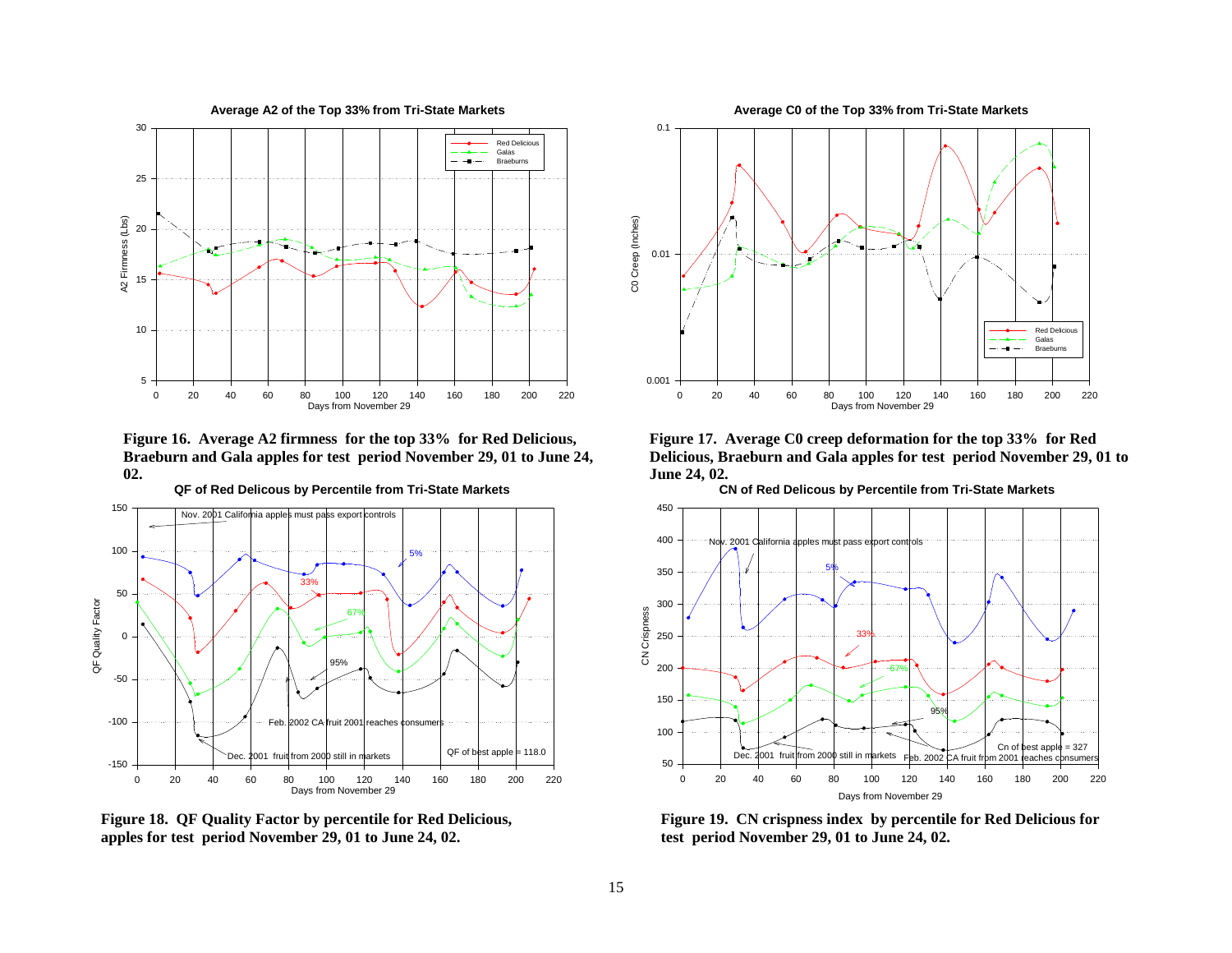

**Figure 20. QF Quality Factor by percentile for Gala apples for test period November 29, 01 to June 24, 02.**



**Figure 22. QF Quality Factor by percentile for Braeburn apples for test period November 29, 01 to June 24, 02.**

#### **CN of Galas by Percentile from Tri-State Markets**



**Figure 21. CN Crispness by percentile for Gala apples for test period November 29, 01 to June 24, 02.**



**Figure 23. CN Crispness by percentile for Braeburn apples for test period November 29, 01 to June 24, 02.**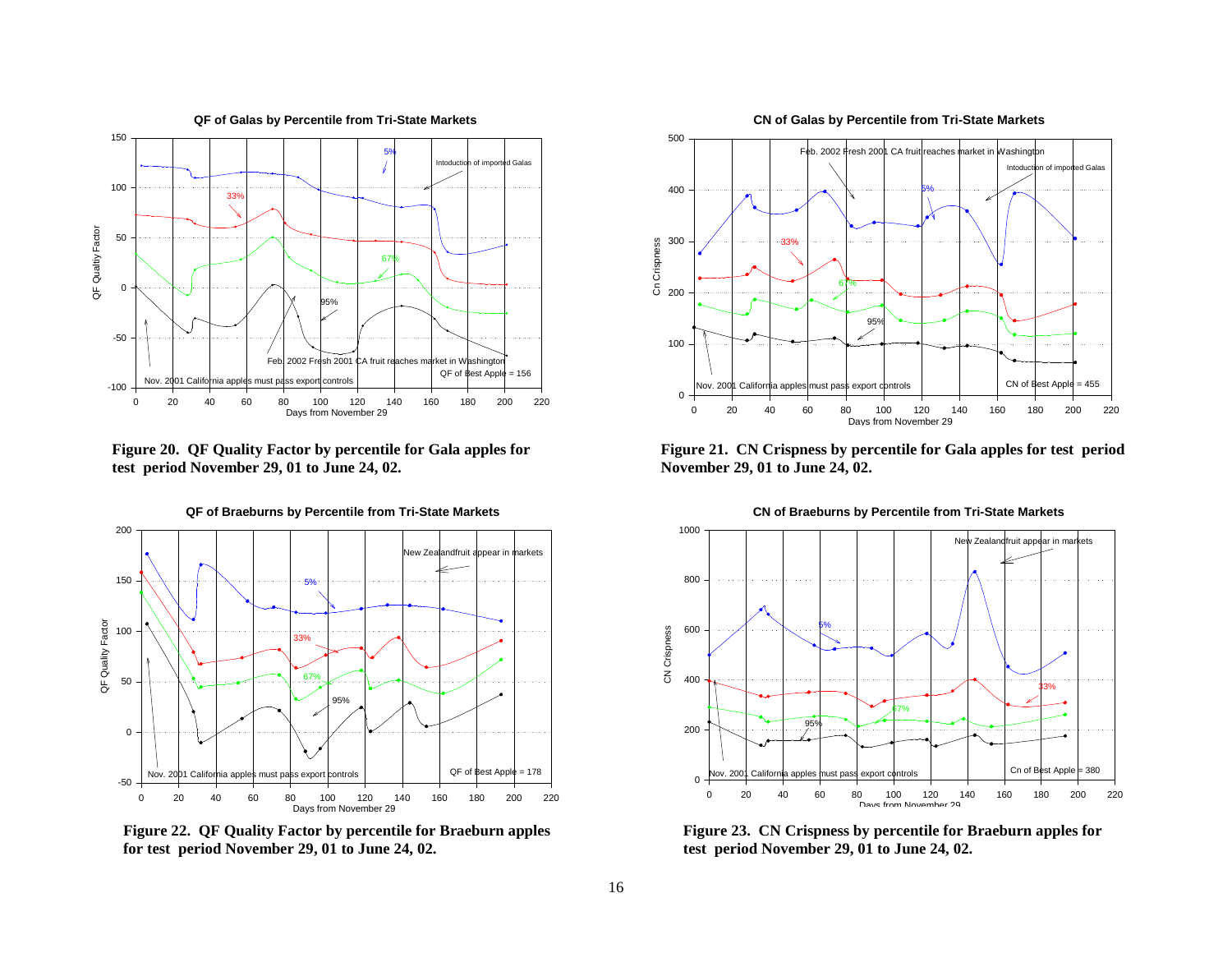**QF of Red Delicous From Store 1 by Percentile**1501005%50QF Quality Factor Quality Factor 33%067%95%ă -50-100Feb. 2002 CA fruit 2001 reaches donsume Dec. 2001 fruit from 2000 still in markets -1500 20 40 60 80 100 120 140 160 180 200 220<br>Days from November 29

**Figure 24. QF Quality Factor by percentile for store chain No 1 for Red Delicious, apples for test period Nov 29, 01 to June 24, 02.**



**Figure 26. QF Quality Factor by percentile for store chain No 3 for Red Delicious, apples for test period Nov 29, 01 to June 24, 02.**

1505%10033%5067%QF Quality Factor QF Quality Factor 095%-50-100Feb. 2002 CA fruit 2001 reaches consumer 2001 fruit from 2000 still in markets -1500 20 40 60 80 100 120 140 160 180 200 220Days from November 29

**Figure 25. QF Quality Factor by percentile for store chain No 2 for Red Delicious, apples for test period Nov 29, 01 to June 24, 02.**



**QF of Red Delicous From Store 4 by Percentile**

**Figure 27. QF Quality Factor by percentile for store chain No 4 for Red Delicious, apples for test period November 29, 01 to June 24, 02.**

17

**QF of Red Delicous From Store 2 by Percentile**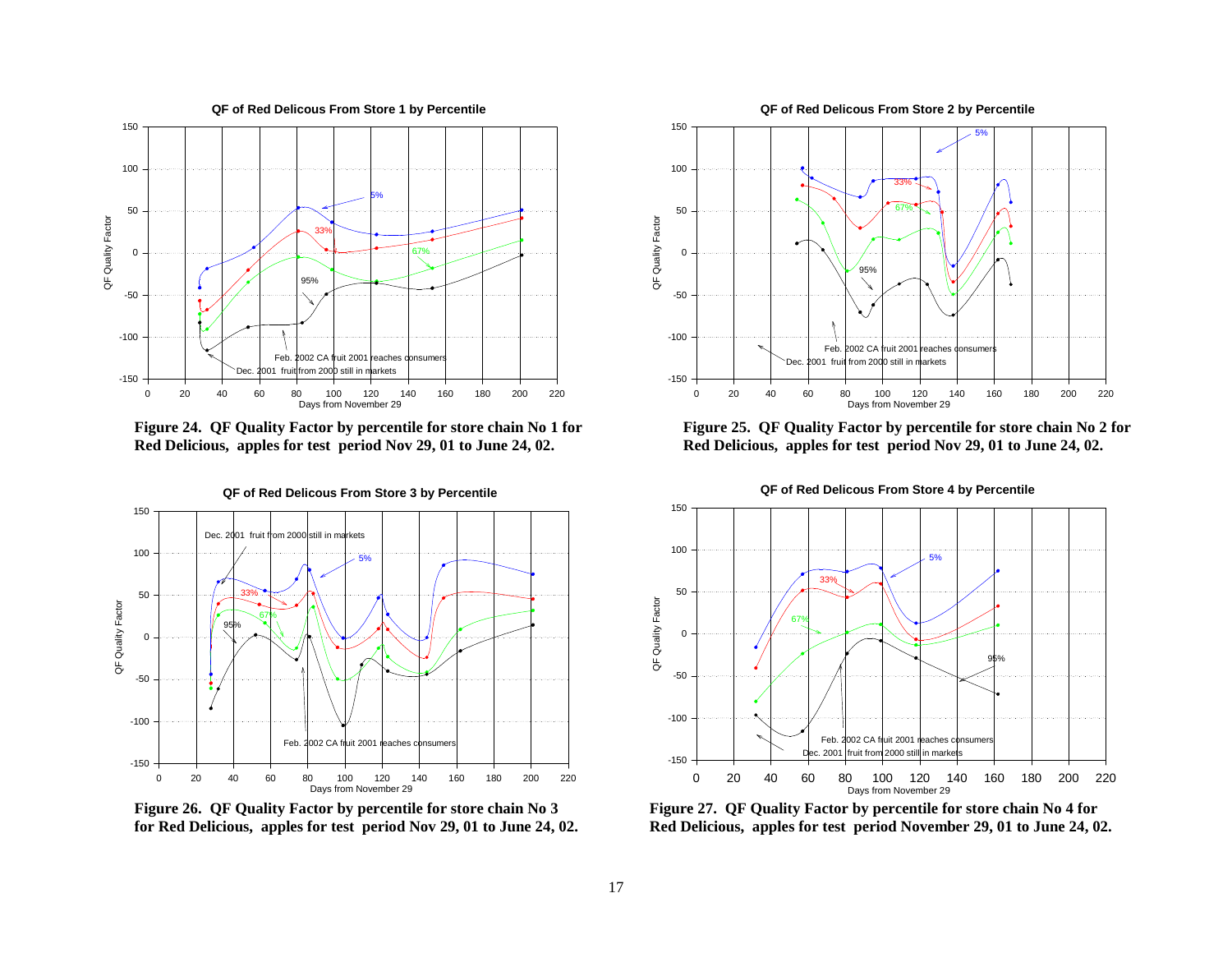

**Figure 28. QF Quality Factor by percentile for store chain No 5 for Red Delicious, apples for test period Nov 29, 01 to June 24, 02.**

#### **DISCUSSION:**

This study clearly shows that high-quality Red Delicious apples were able to reach the consumer throughout most of the year; this quality was not consistent, however. High-quality Red Delicious apples were available at least through July of the year following harvest. Figures 12 and 15, which record QF and CN for Red Delicious, Braeburn and Gala apples, show that the Red Delicious at the 33 percentile range were of higher quality than the imported Gala apples as the study period drew to a close. In fact, Figure 18 shows that Red Delicious QF values of 50 and above were found during every time-point of the study. Figure 12 highlights the problem with inconsistent quality, however. It is our assertion that Red Delicious apples in the  $5<sup>th</sup>$  percentile (and certainly the 33<sup>rd</sup> percentile) represent the kind of quality that could be consistently delivered to the consumer with more efficient handling guidelines and with an improved, standardized QA measurement system. Some other features of Red Delicious varieties are also important in this quality determination, and are discussed further below.

Other apple varieties were also examined. Braeburn apples were the most crisp and were maintained at the highest QF level of the three varieties (see Figure 12 and 15). This is not surprising, since Braeburns are known to be robust, age well and have a long shelf life. This fact is shown by the consistent QF values from all study time-points. Figure 22 shows that the QF for Braeburns at the  $67<sup>th</sup>$ percentile is near 50 for the entire study period. Braeburns are thus relatively insensitive to problems in handling and retail. However, poor Braeburns were found sporadically – the variety is not immune to mistreatment.

Gala apples, on the other hand, are more susceptible to poor handling practices. Figure 12 shows that early in the year, top quality Galas rivaled Braeburns. However, the Galas, with a starting QF above 85, soon began a gradual decline to approximately QF 55 just prior to the introduction of imported apples from Chile and New Zealand. Introduction of these imported apples caused a marked drop in Gala apple quality to a top  $33<sup>rd</sup>$  percentile level near OF 0, well below Red Delicious apples that ended the sample period with a QF of near 50.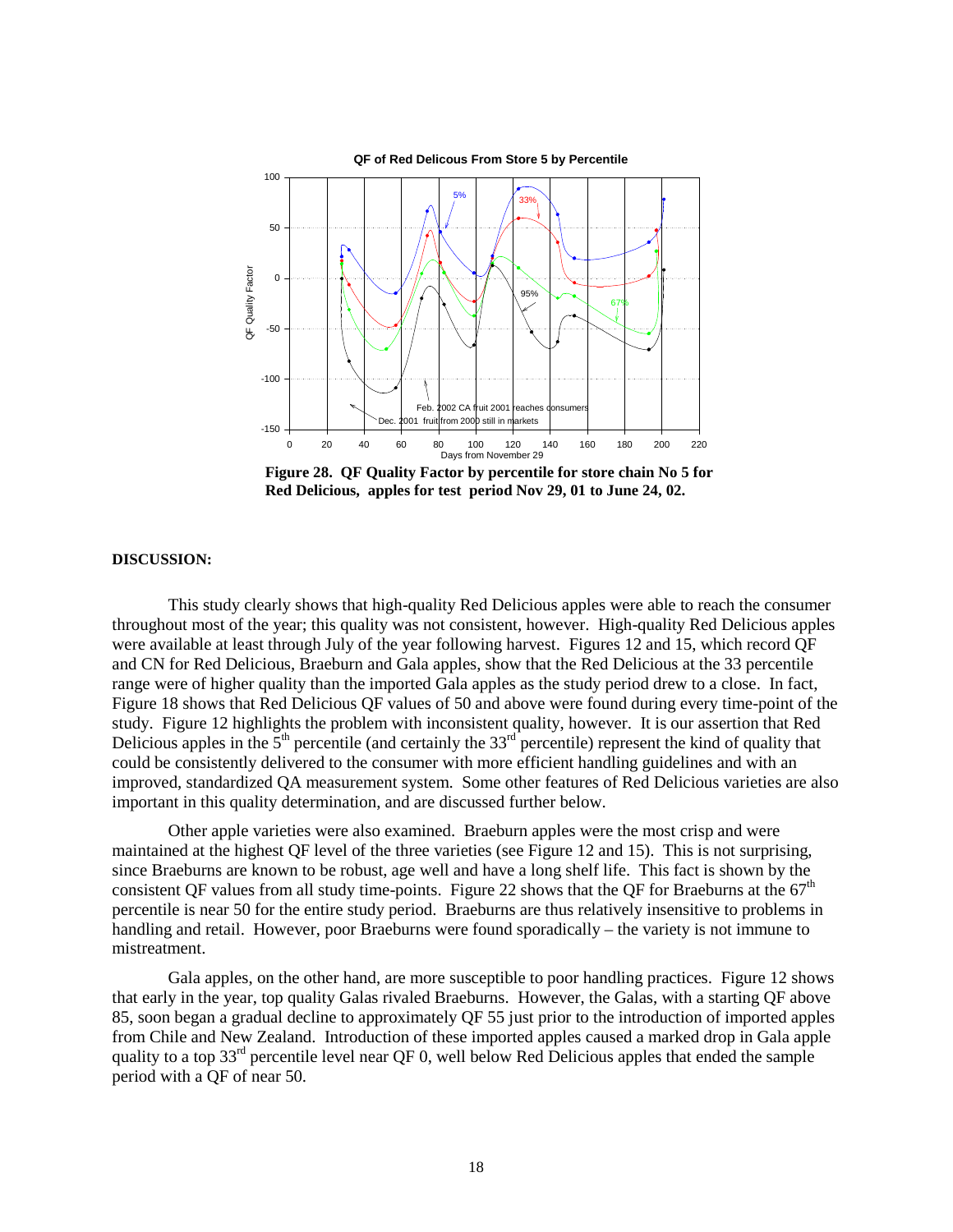The breakdown by percentile for the Gala test series is shown in Figure 20. It shows that the QF for the  $67<sup>th</sup>$  percentile of domestic Galas was approximately 10, which for a Gala is barely acceptable in terms of firmness and texture. The worst Gala apples (shown by the  $95<sup>th</sup>$  percentile line) showed significant swings to levels below QF -50. Apples in this range are very poor tasting and have undesirable texture. For Gala apples reaching the consumer near or below QF 0, it is clear that CA storage planning was suboptimal, subsequent packing and hold times prior to sale were too long, and/or the stock rotation at the point of sale was lax. This set of conditions allowed a large quantity of apples that were not fit to eat to reach the consumer.

In comparison to the Gala and Braeburn apples that were tested, the Red Delicious apples generally had a lower initial QF. This may be offset by unpublished data we have collected which suggests that Red Delicious apples maintain acceptable texture levels at lower QF values than some other varieties. Even so, Figure 12 and 18 show that the Red Delicious crop faced suboptimal management.

In Figure 18, note that apples tested in California and Oregon (first time-points) had a much higher post-harvest QF than apples that are available in Washington shortly thereafter. Even at the 33<sup>rd</sup> percentile level there were major swings in QF throughout the season, indicating that the problem was not with the Red Delicious variety but with the way the apples were managed and handled prior to sale. Figure 18 illustrates that at selected times it was possible to purchase Red Delicious at the  $67<sup>th</sup>$  percentile range with a QF of 20 to 50. Red Delicious apples in the QF 20 to 50 range are good apples with acceptable texture. Red Delicious apples near or below QF 20 will still be quite acceptable to most consumers.

This study results also highlight retail store practices. Figures 24 through Figures 28 show the test results for five of the major store chains that were sampled. Store chain #1 showed poor buying practice at the start of the season, consistently buying lower quality apples than the other four chains. As the season progressed, chain #1 was able to buy better apples and eventually reached parity in terms of apple quality at the end of the study period of 200 days. Store chain #1 did not have any days with QF at or above 50 at the  $33<sup>rd</sup>$  percentile level.

Store chain  $#2$  had 60 days of sampling with QF greater or equal to 50 at the 33<sup>rd</sup> percentile level. Store chain #3 had approximately 45 days with a QF of 50 or greater at the  $33<sup>rd</sup>$  percentile level. Store chain #4 had approximately 30 days with a QF of 50 or greater at the  $33<sup>rd</sup>$  percentile level. Store chain #5 had approximately 20 days with a QF of 50 or greater at the 33<sup>rd</sup> percentile level.

These stores represent markets in five different locations and in three different states, and are therefore subject to local market conditions. All of the stores sustained very large swings in Red Delicious quality at a time when it was obviously possible to purchase good apples, as evidenced by consistently high  $5<sup>th</sup>$  percentile apple quality. We surmise that either the packers playing a role in the supply chain or the retail buyers were not aware of or unable to influence the quality of product reaching the consumer. It goes without saying that in many cases the consumer was sold inferior product. Such an outcome can only serve to decrease consumer confidence in the apple industry in general and Red Delicious varieties in particular.

Finally, this study illustrates how a test device such as the MDT could significantly improve the apple industry QA process. In selected cases, such as in Figures 3 and 4, the MDT's test capabilities are clearly necessary to differentiate fruit quality differences. These apples have similar M1 values but vastly different internal quality. Standard Magness-Taylor testing, even if done perfectly by an automated device, would have no power to differentiate these two apples in terms of storage potential or consumer acceptability. The sophisticated internal test capabilities of the MDT are therefore useful in differentiating between individual apples.

In the population sense, these capabilities are just as important. Consider Figures 12 and 13, taking notice of the first 3 time-points. During the interval between the first and third time-points, the net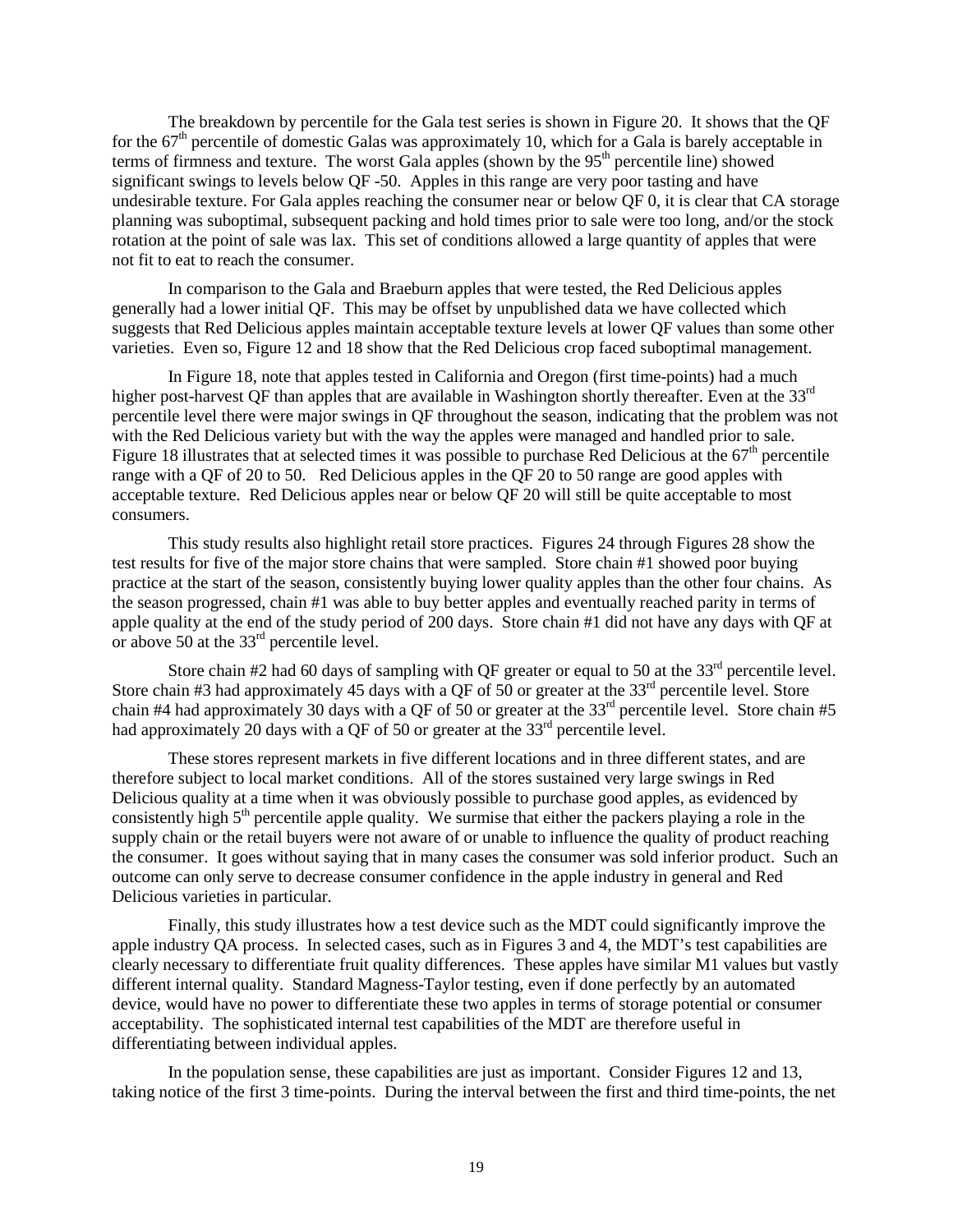change in M1 was  $\sim$  1 lb. (7%). During the same period of time, however, the net change in E2 was  $\sim$ 3.2 lbs.  $(17%)$ , and the change in QF was  $\sim$  50 points (66%). An isolated M1 measurement would grossly underestimate fruit maturity changes in this case.

As another example, consider Table 1. A drop of M1 from 15.71 to 14.42 lbs. represents an 8% change. During the same interval, the apples represented by these two samples underwent a 19% change in CN, a 1000% change in C0, an 11.4% change in A2, and a 38% change in overall fruit quality (QF).

For both of these examples, M1 grossly underrepresented fruit maturity changes. Any system of management is only as good as the system of measurement that is used to direct it. It is unlikely that any method of bringing consistently high-quality apples to the consumer will be successful until the industry adopts a standard QA tool similar to the MDT that can accurately and reliably measure changes in fruit maturity.

It is useful to mention a potentially far-reaching implication of MDT technology -- the ability to quantify crispness in the form of CN, a component of fruit texture separate from firmness. Although crispness or "crunch" has been widely touted as perhaps the most important component of the consumer's apple-eating experience, there has been no way to usefully quantify it until now. Management of crispness is a natural extension of industry trends toward improved quality control and has the potential to result in increased consumer confidence and market share.

# **CONCLUSIONS:**

- 1) High-quality Red Delicious apples were found throughout the study period.
- 2) Red Delicious varieties suffer from inconsistent retail quality. This suggests that improved handling guidelines can restore Red Delicious retail quality and protect grower's investments in this important variety.
- 3) Braeburn apples are more robust and a higher percentage of apples with QF greater than 50 can be purchased throughout the market year than with either Red Delicious or Gala apples.
- 4) Red Delicious with a QF greater than Gala apples can be purchased near the end of the market year after imported Gala apples are introduced to the market.
- 5) Braeburn, Gala, and Red Delicious are all potentially susceptible (Red > Gala >> Braeburn) to poor storage, packing, handling, and stock rotation practices. Poor quality examples of all varieties were found in all states, particularly Washington. This suggests that newer varieties are not immune to poor handling practices, and that poor handling and subsequent poor retail quality has the capacity to reduce market share and destroy consumer confidence in apples for all varieties, not just Red Delicious.
- 6) Certain store chains are more effective than others at preserving retail apple quality. This suggests that stores with poor handling practices can improve apple quality significantly by emulating those stores with better practices. This would be of particular value if made along with the adoption of a robust method of maturity assessment.
- 7) The loss of market share and a general loss of consumer confidence in Red Delicious and apples in general can be attributed to the inconsistent quality of apples presented to the consumer.
- 8) Standard external fruit firmness testers, even electronic devices with constant-rate testing, are not able to accurately characterize apple maturity, and may grossly underestimate changes in maturity.
- 9) Measurement of internal fruit structural properties, such as crispness (CN), creep (C0), and internal fruit firmness (A2 and E2) is necessary to differentiate changes in fruit maturity accurately and reliably.